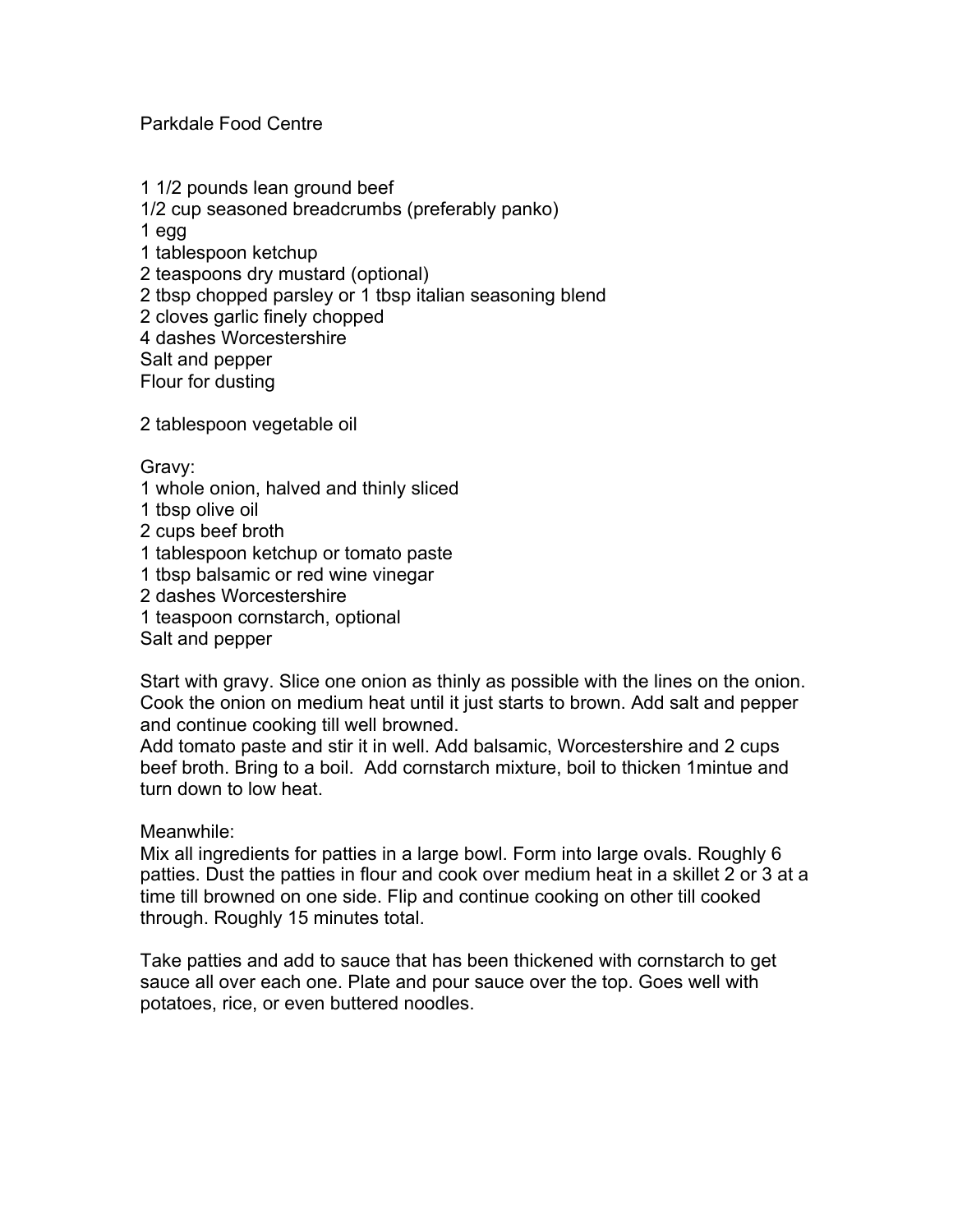## **Spicy pork sauce with tofu, rice and snow peas**

¾ cup brown rice 1 cup snow peas 2 gloves garlic 2 scallions(white parts finely chopped. Green parts sliced. Seperated) 1 tbsp peeled and minced ginger 1 tbsp finely chopped celery 3/4lb Ground pork 2 tablespoon soy sauce 2 tablespoons sesame oil(optional) 2 tablespoons ? 2 tablspoons red miso paste 1 cup chicken broth 1 tbsp asian chili sauce 1 tbsp sugar 2tablespoons corn starch dissolved in 1 tbsp water to make a slurry 1/2 lb tofu cut into 1" cubes. Medium firm or silken tofu

Cook brown rice as per package instructions. Clean snow peas and set aside. Saute garlic, ginger, white parts of green onions and celery in a skillet over medium heat till fragrant.

Turn heat up to medium high. Add ground pork and cook till browned. Add chili sauce, chicken broth, red miso, soy sauce, mirin, sesame oil, and sugar. Continue to cook till pork is done. Add cornstarch slurry to thicken sauce. Add snow peas and tofu. Cook for 2more minutes. Serve over rice and sprinkle with green onions.

### **Basic meatball recipe**

1 lb beef, ground 1/2 lb ground pork (optional) 2 large eggs 1/4 cup onion, finely chopped 1/2 cup breadcrumbs, preferably panko 1/4 cup milk (substitute water if needed) 1 teaspoon Worcestershire sauce salt & freshly ground black pepper, to taste

Mix all ingredients in a bowl and form into balls. Size if up to you. These can be baked at 350degrees for 30 minutes. Allow to cool then freeze in Ziploc bags. Allow to thaw for 30minutes and use in your favorite sauces.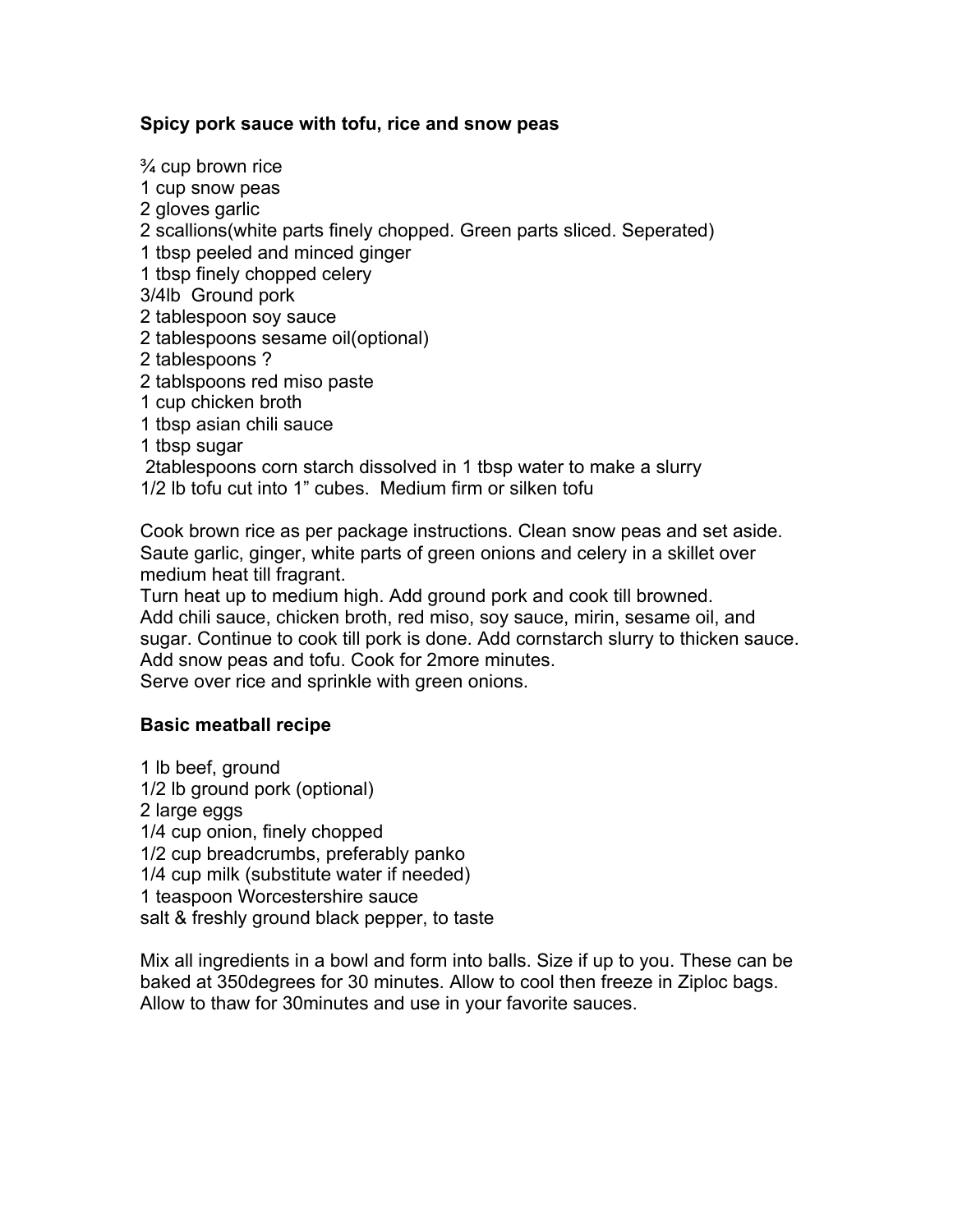Sauce suggestions:

## **Basic tomato sauce.**

2 cans whole tomatoes (San marzano are the ones you should always choose for tomato sauce if available)

Salt and pepper to taste.

- 3 tbsp suagr
- 6 tbsp olive oil
- 3 cloves garlic peeled

Put tomatoes into a sauce pot. Break them up with your hands. Add salt, pepper, and sugar.

Cook over medium low heat for 2 hrs or till thickened. Can be done in a crock pot.

Meanwhile cook garlic in oil over medium low heat to cook the garlic. Do not brown as it will impart a bitter taste. Strain garlic from oil into sauce and mix to combine. Add as many meatballs as you like to the sauce to heat them through and serve.

Easy coconut curry sauce

1 can coconut milk

- 1 cup chicken broth
- 1 stalk lemon grass
- 1" piece peeled ginger sliced thinly
- 2 cloves garlic
- 1 tbsp thai red or yellow curry paste

Combine all ingredients in a small sauce pot and cook over medium high heat till slightly thickened. Reduce heat to medium and add meatballs. Cooking 8-10 minutes to reheat thoroughly.

Serve over rice with a splash of lime and sliced scallions

### **Moroccan tomato sauce**

Use masic tomato sauce from above.

1/2 green pepper diced 1/2 red pepper diced 1 small onion diced 1 celery rib diced 2 cloves garlic minced 2 tsp cumin ground 1/2 tsp cinnamon ground 1 cup chickpeas from can drained 1/2 cup black olives sliced in half